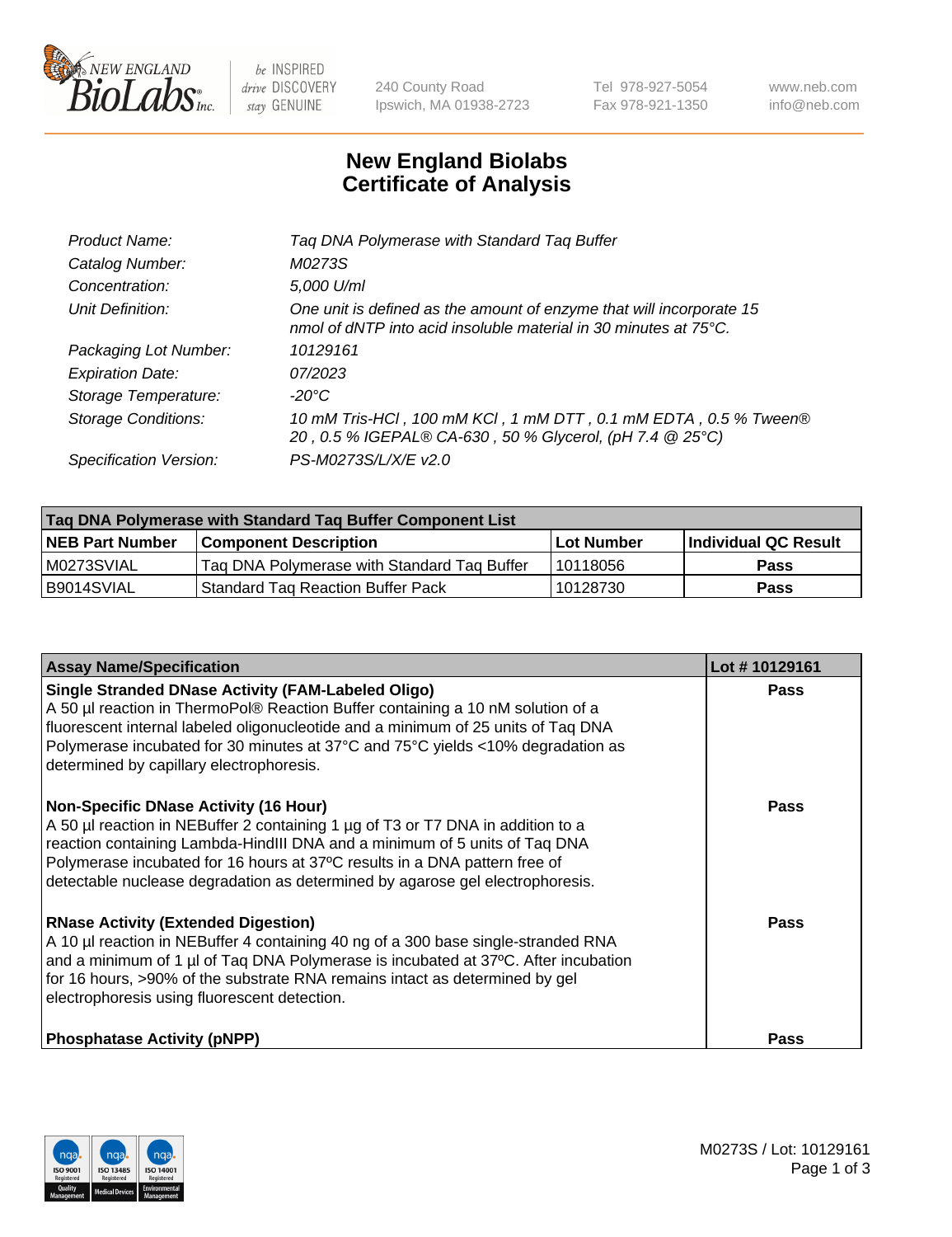

be INSPIRED drive DISCOVERY stay GENUINE

240 County Road Ipswich, MA 01938-2723 Tel 978-927-5054 Fax 978-921-1350

www.neb.com info@neb.com

| <b>Assay Name/Specification</b>                                                                                                                                                                                                                                                                                                                                                                                      | Lot #10129161 |
|----------------------------------------------------------------------------------------------------------------------------------------------------------------------------------------------------------------------------------------------------------------------------------------------------------------------------------------------------------------------------------------------------------------------|---------------|
| A 200 µl reaction in 1M Diethanolamine, pH 9.8, 0.5 mM MgCl2 containing 2.5 mM<br>p-Nitrophenyl Phosphate (pNPP) and a minimum of 100 units Taq DNA Polymerase<br>incubated for 4 hours at 37°C yields <0.0001 unit of alkaline phosphatase activity<br>as determined by spectrophotometric analysis.                                                                                                                |               |
| <b>Protein Purity Assay (SDS-PAGE)</b><br>Taq DNA Polymerase is ≥ 99% pure as determined by SDS-PAGE analysis using Coomassie<br>Blue detection.                                                                                                                                                                                                                                                                     | Pass          |
| PCR Amplification (5.0 kb Lambda DNA)<br>A 50 µl reaction in Standard Taq Reaction Buffer in the presence of 200 µM dNTPs and<br>0.2 µM primers containing 5 ng Lambda DNA with 1.25 units of Taq DNA Polymerase for<br>25 cycles of PCR amplification results in the expected 5.0 kb product.                                                                                                                       | <b>Pass</b>   |
| <b>qPCR DNA Contamination (E. coli Genomic)</b><br>A minimum of 5 units of Taq DNA Polymerase is screened for the presence of E. coli<br>genomic DNA using SYBR® Green qPCR with primers specific for the E. coli 16S rRNA<br>locus. Results are quantified using a standard curve generated from purified E. coli<br>genomic DNA. The measured level of E. coli genomic DNA contamination is ≤ 1 E. coli<br>genome. | <b>Pass</b>   |
| <b>Endonuclease Activity (Nicking)</b><br>A 50 µl reaction in ThermoPol® Reaction Buffer containing 1 µg of supercoiled<br>PhiX174 DNA and a minimum of 20 units of Taq DNA Polymerase incubated for 4 hours at<br>37°C and 75°C results in <10% conversion to the nicked form as determined by agarose<br>gel electrophoresis.                                                                                      | Pass          |

This product has been tested and shown to be in compliance with all specifications.

One or more products referenced in this document may be covered by a 3rd-party trademark. Please visit <www.neb.com/trademarks>for additional information.